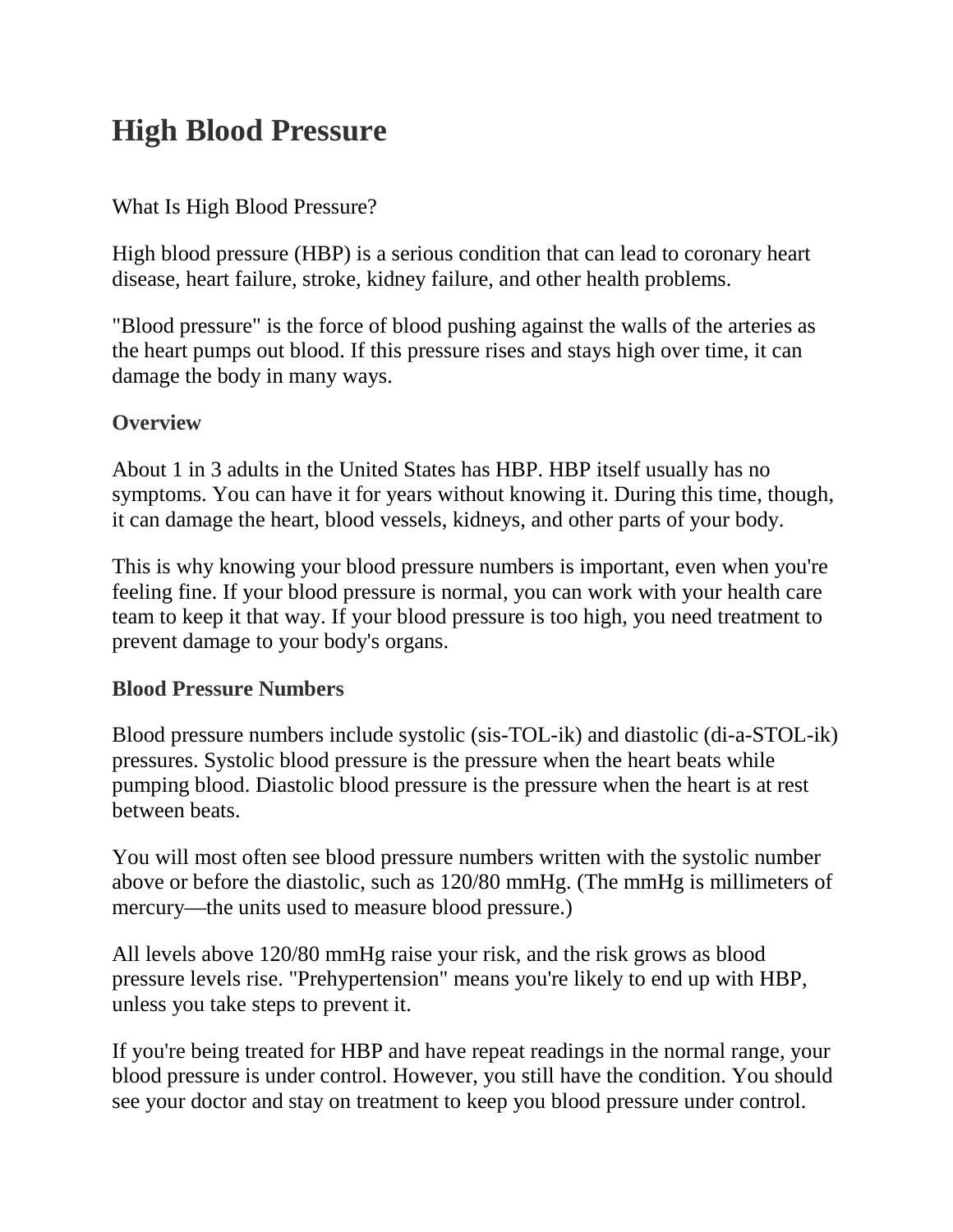Your systolic and diastolic numbers may not be in the same blood pressure category. In this case, the more severe category is the one you're in. For example, if your systolic number is 160 and your diastolic number is 80, you have stage 2 HBP. If your systolic number is 120 and your diastolic number is 95, you have stage 1 HBP.

If you have diabetes or chronic kidney disease, HBP is defined as 130/80 mmHg or higher. HBP numbers also differ for children and teens. (For more information, see "How Is High Blood Pressure Diagnosed?")

# **Outlook**

Blood pressure tends to rise with age. Following a healthy lifestyle helps some people delay or prevent this rise in blood pressure.

People who have HBP can take steps to control it and reduce their risks for related health problems. Key steps include following a healthy lifestyle, having ongoing medical care, and following the treatment plan that your doctor prescribes.

# Other Names for High Blood Pressure

- High blood pressure (HBP) also is called hypertension.
- When HBP has no known cause, it may be called essential hypertension, primary hypertension, or idiopathic hypertension.
- When another condition causes HBP, it's sometimes called secondary high blood pressure or secondary hypertension.

In some cases of HBP, only the systolic blood pressure number is high. This condition is called isolated systolic hypertension (ISH). Many older adults have this condition. ISH can cause as much harm as HBP in which both numbers are too high.

# What Causes High Blood Pressure?

- Blood pressure tends to rise with age, unless you take steps to prevent or control it.
- Certain medical problems, such as chronic kidney disease, thyroid disease, and sleep apnea, may cause blood pressure to rise. Certain medicines, such as asthma medicines (for example, corticosteroids) and cold-relief products, also may raise blood pressure.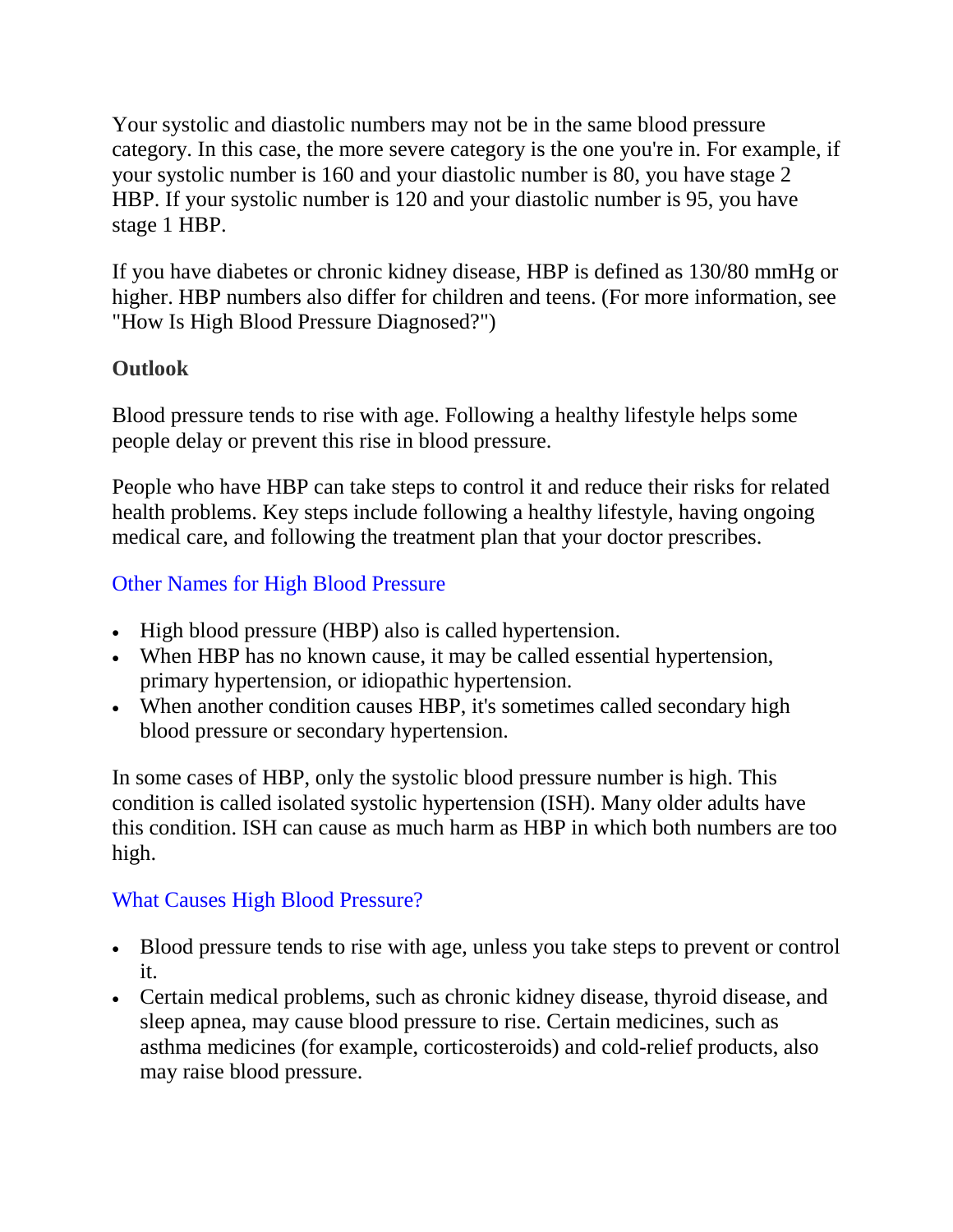- In some women, blood pressure can go up if they use birth control pills, become pregnant, or take hormone replacement therapy.
- Women taking birth control pills usually have a small rise in both systolic and diastolic blood pressures. If you already have high blood pressure (HBP) and want to use birth control pills, make sure your doctor knows about your HBP. Talk to him or her about how often you should have your blood pressure checked and how to control it while taking the pill.
- Taking hormones to reduce the symptoms of menopause can cause a small rise in systolic blood pressure. If you already have HBP and want to start using hormones, talk to your doctor about the risks and benefits. If you decide to take hormones, find out how to control your blood pressure and how often you should have it checked.
- Children younger than 10 years who have HBP often have another condition that's causing it (such as kidney disease). Treating the underlying condition may resolve the HBP.
- The older a child is when HBP is diagnosed, the more likely he or she is to have essential hypertension. This means that doctors don't know what's causing the HBP.

# Who Is At Risk for High Blood Pressure?

In the United States, about 72 million people have high blood pressure (HBP). This is about 1 in 3 adults.

Certain traits, conditions, or habits are known to raise the risk for HBP. These conditions are called risk factors. This section describes the major risk factors for HBP.

### **Older Age**

Blood pressure tends to rise with age. If you're a male older than 45 or a female older than 55, your risk for HBP is higher. Over half of all Americans aged 60 and older have HBP.

Isolated systolic hypertension (ISH) is the most common form of HBP in older adults. ISH occurs when only systolic blood pressure (the top number) is high. About 2 out of 3 people over age 60 who have HBP have ISH.

HBP doesn't have to be a routine part of aging. You can take steps to keep your blood pressure at a normal level. (For more information, see "How Is High Blood Pressure Treated?")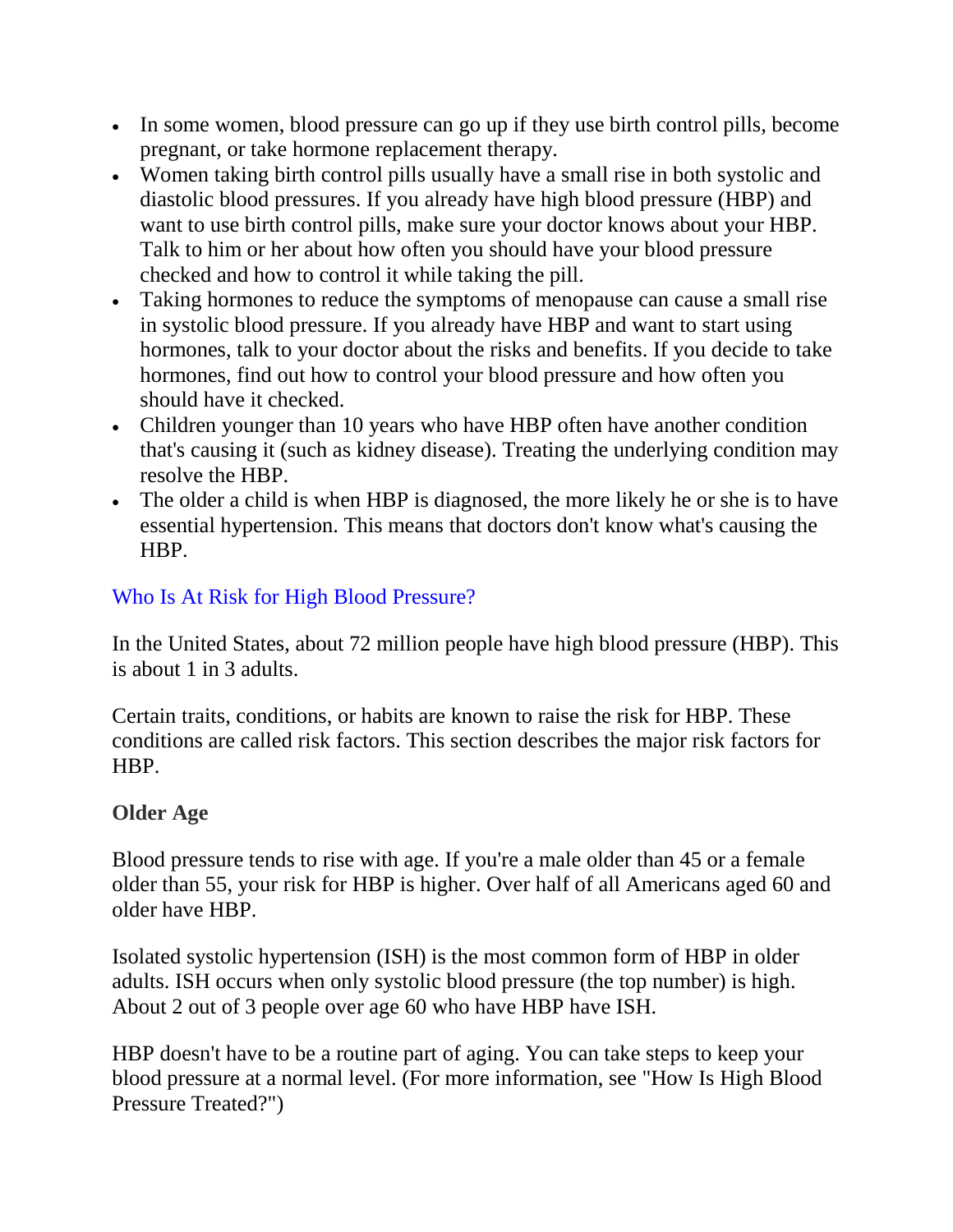### **Race/Ethnicity**

HBP can affect anyone. However, it occurs more often in African American adults than in Caucasian or Hispanic American adults. In relation to these groups, African Americans:

- Tend to get HBP earlier in life
- Often have more severe HBP
- Are more likely to be aware that they have HBP and to get treatment
- Are less likely than Caucasians and about as likely as Hispanic Americans to achieve target control levels with HBP treatment
- Have higher rates than Caucasians of premature death from HBP-related complications, such as coronary heart disease, stroke, and kidney failure
- HBP risks vary among different groups of Hispanic American adults. For instance, Puerto Rican American adults have higher rates of HBP-related death than all other Hispanic groups and Caucasians. But, Cuban Americans have lower rates than Caucasians.

# **Overweight or Obesity**

You're more likely to develop prehypertension or HBP if you're overweight or obese. Overweight is having extra body weight from muscle, bone, fat, and/or water. Obesity is having a high amount of extra body fat.

### **Gender**

Fewer adult women than men have HBP. But, younger women (aged 18–59) are more likely than men to be aware of and get treatment for HBP.

Women aged 60 and older are as likely as men to be aware of and treated for HBP. However, among treated women aged 60 and older, blood pressure control is lower than it is in men in the same age group.

### **Unhealthy Lifestyle Habits**

A number of lifestyle habits can raise your risk for HBP, including:

- Eating too much sodium (salt)
- Drinking too much alcohol
- Not getting enough potassium in your diet
- Not doing enough physical activity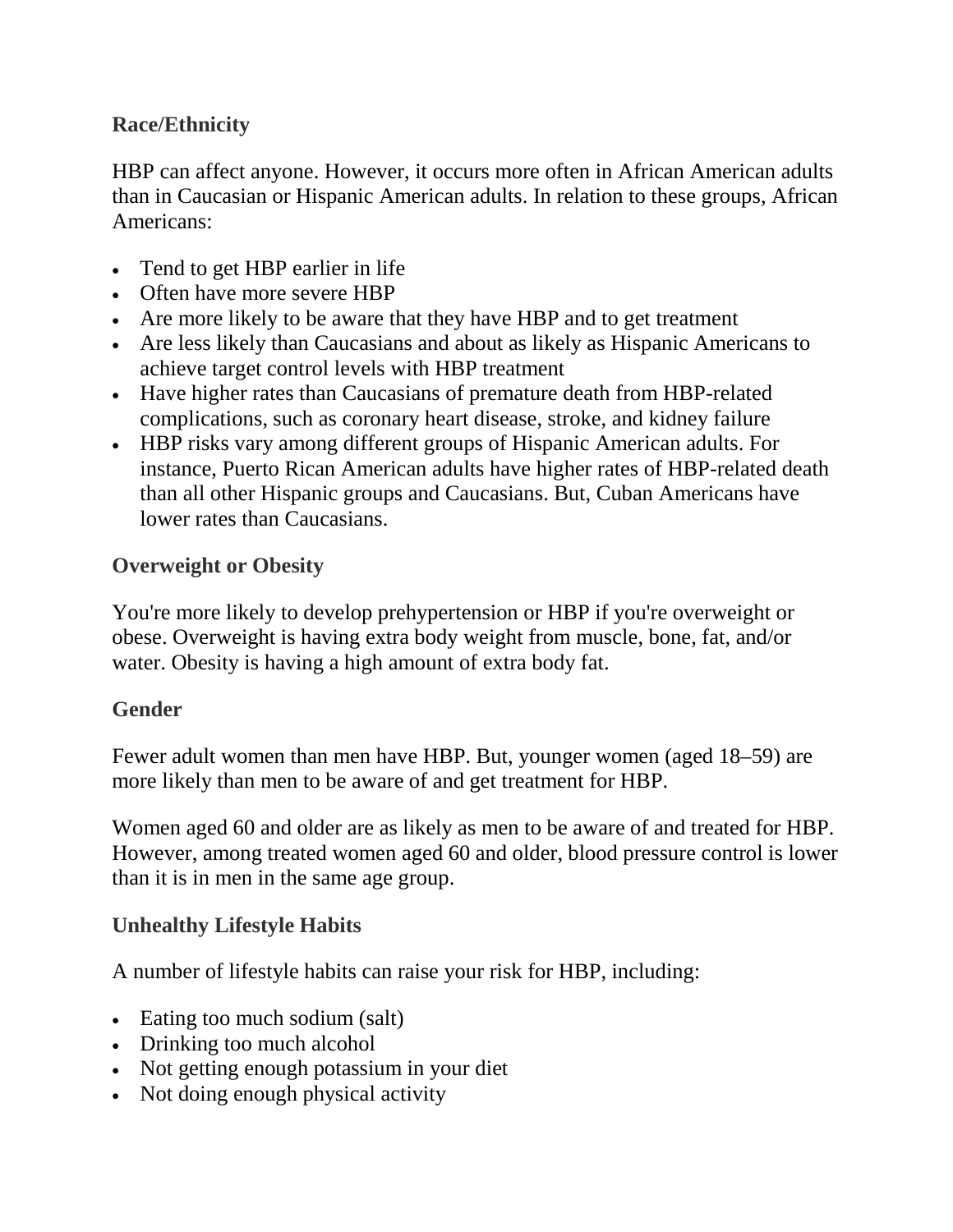• Smoking

#### **Other Risk Factors**

A family history of HBP raises your risk for the condition. Long-lasting stress also can put you at risk for HBP.

You're also more likely to develop HBP if you have prehypertension. Prehypertension means that your blood pressure is in the 120–139/80–89 mmHg range.

#### Risk Factors for Children and Teens

Overweight is on the rise in youth younger than 18 years. As a result, prehypertension and HBP also are becoming more common in this age group.

African American and Mexican American youth are more likely to have HBP and prehypertension than Caucasian youth. Also, boys are at higher risk for HBP than girls.

Like adults, children and teens need to have routine blood pressure checks. This is even more important if a young person is overweight.

### What Are the Signs and Symptoms of High Blood Pressure?

High blood pressure (HBP) itself usually has no symptoms. Rarely, headaches may occur.

You can have HBP for years without knowing it. During this time, HBP can damage the heart, blood vessels, kidneys, and other parts of the body.

Some people only learn that they have HBP after the damage has caused problems, such as coronary heart disease, stroke, or kidney failure.

Knowing your blood pressure numbers is important, even when you're feeling fine. If your blood pressure is normal, you can work with your health care team to keep it that way. If your numbers are too high, you can take steps to lower them and control your blood pressure. This helps reduce your risk for complications.

### **Complications of High Blood Pressure**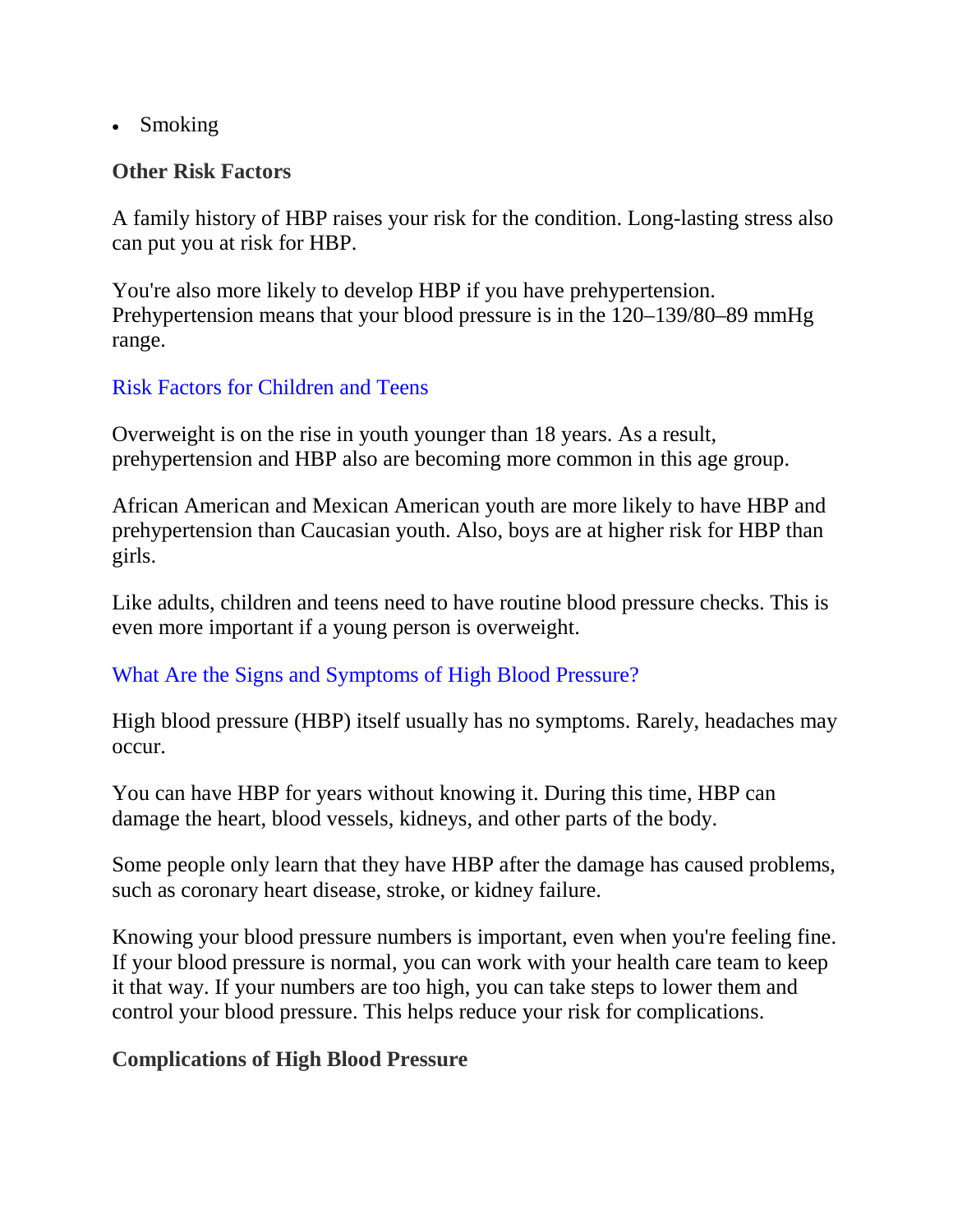When blood pressure stays high over time, it can damage the body. HBP can cause:

- The heart to get larger or weaker, which may lead to heart failure. Heart failure is a condition in which the heart can't pump enough blood throughout the body.
- Aneurysms (AN-u-risms) to form in blood vessels. An aneurysm is an abnormal bulge or "ballooning" in the wall of an artery. Common spots for aneurysms are the main artery that carries blood from the heart to the body; the arteries in the brain, legs, and intestines; and the artery leading to the spleen.
- Blood vessels in the kidney to narrow. This may cause kidney failure.
- Arteries throughout the body to narrow in some places, which limits blood flow (especially to the heart, brain, kidneys, and legs). This can cause a heart attack, stroke, kidney failure, or amputation of part of the leg.
- Blood vessels in the eyes to burst or bleed. This may lead to vision changes or blindness.

# How Is High Blood Pressure Diagnosed?

Your doctor will diagnose high blood pressure (HBP) using the results of blood pressure tests. These tests will be done several times to make sure the results are correct. If your numbers are high, your doctor may have you return for more tests to check your blood pressure over time.

If your blood pressure is 140/90 mmHg or higher over time, your doctor will likely diagnose you with HBP. If you have diabetes or chronic kidney disease, a blood pressure of 130/80 mmHg or higher is considered HBP.

The HBP ranges in children are different. (For more information, see below.)

### How Is Blood Pressure Tested?

A blood pressure test is easy and painless. This test is done at a doctor's office or clinic.

#### **To prepare for the test:**

- 1. Don't drink coffee or smoke cigarettes for 30 minutes prior to the test. These actions may cause a short-term rise in your blood pressure.
- 2. Go to the bathroom before the test. Having a full bladder can change your blood pressure reading.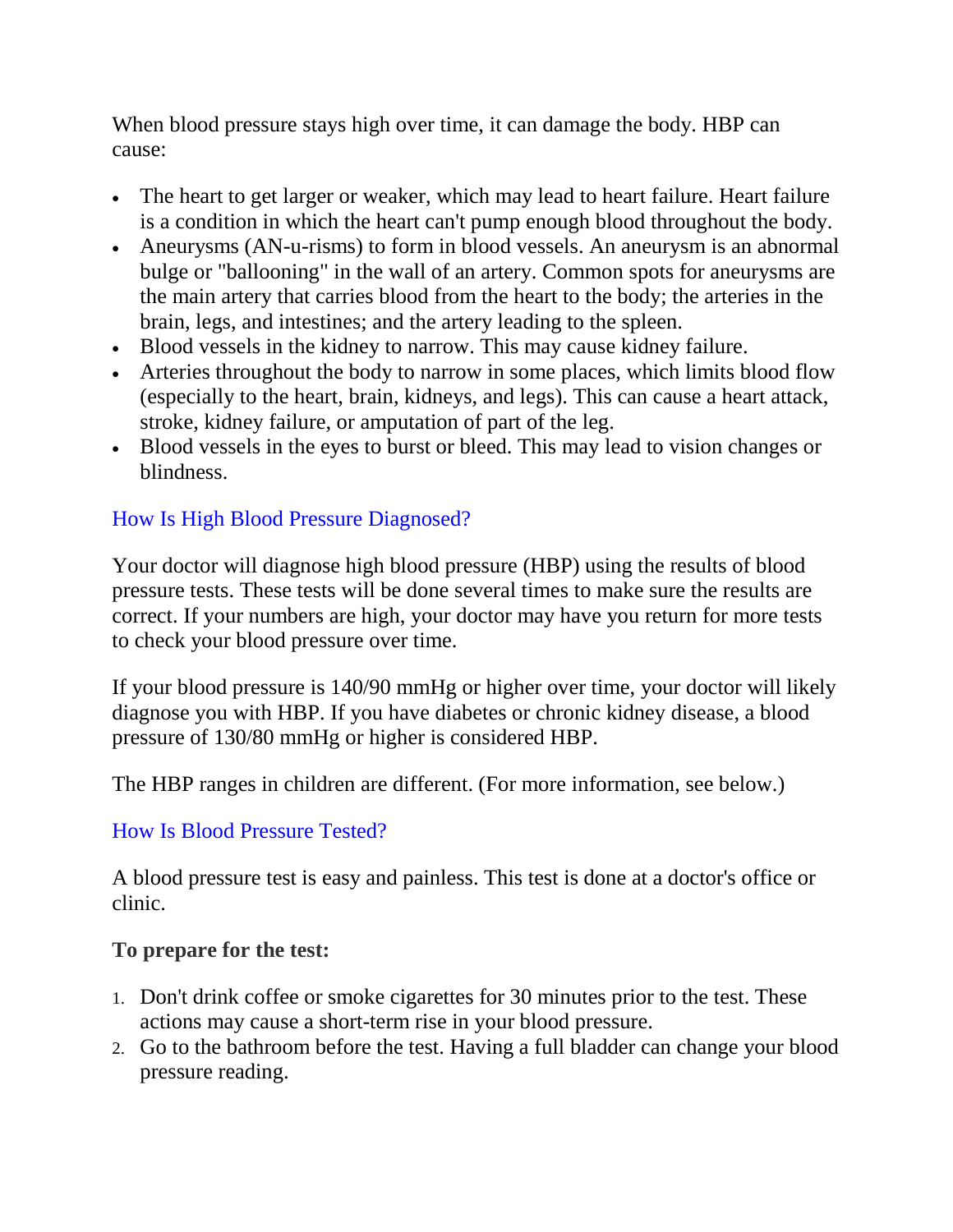Sit for 5 minutes before the test. Movement can cause short-term rises in blood pressure.

To measure your blood pressure, your doctor or nurse will use some type of a gauge, a stethoscope (or electronic sensor), and a blood pressure cuff.

Most often, you will sit or lie down with the cuff around your arm as your doctor or nurse checks your blood pressure. If he or she doesn't tell you what your blood pressure numbers are, you should ask.

# **Diagnosing High Blood Pressure in Children and Teens**

Doctors measure blood pressure in children and teens the same way they do in adults. Your child should have routine blood pressure checks starting at 3 years of age.

Blood pressure normally rises with age and body size. Newborn babies often have very low blood pressure numbers, while older teens have numbers similar to adults.

The ranges for normal blood pressure and HBP are generally lower for youth than for adults. These ranges are based on the average blood pressure numbers for age, gender, and height.

To find out whether a child has HBP, a doctor will compare the child's blood pressure numbers to average numbers for his or her age, height, and gender.

### What Does a Diagnosis of High Blood Pressure Mean?

If you're diagnosed with HBP, you will need treatment. You also will need to have your blood pressure tested again to see how treatment affects it.

Once your blood pressure is under control, you will need to stay on treatment. "Under control" means that your blood pressure numbers are normal. You also will need regular blood pressure tests. Your doctor can tell you how often you should be tested.

The sooner you find out about HBP and treat it, the better your chances to avoid problems like heart attack, stroke, and kidney failure.

How Is High Blood Pressure Treated?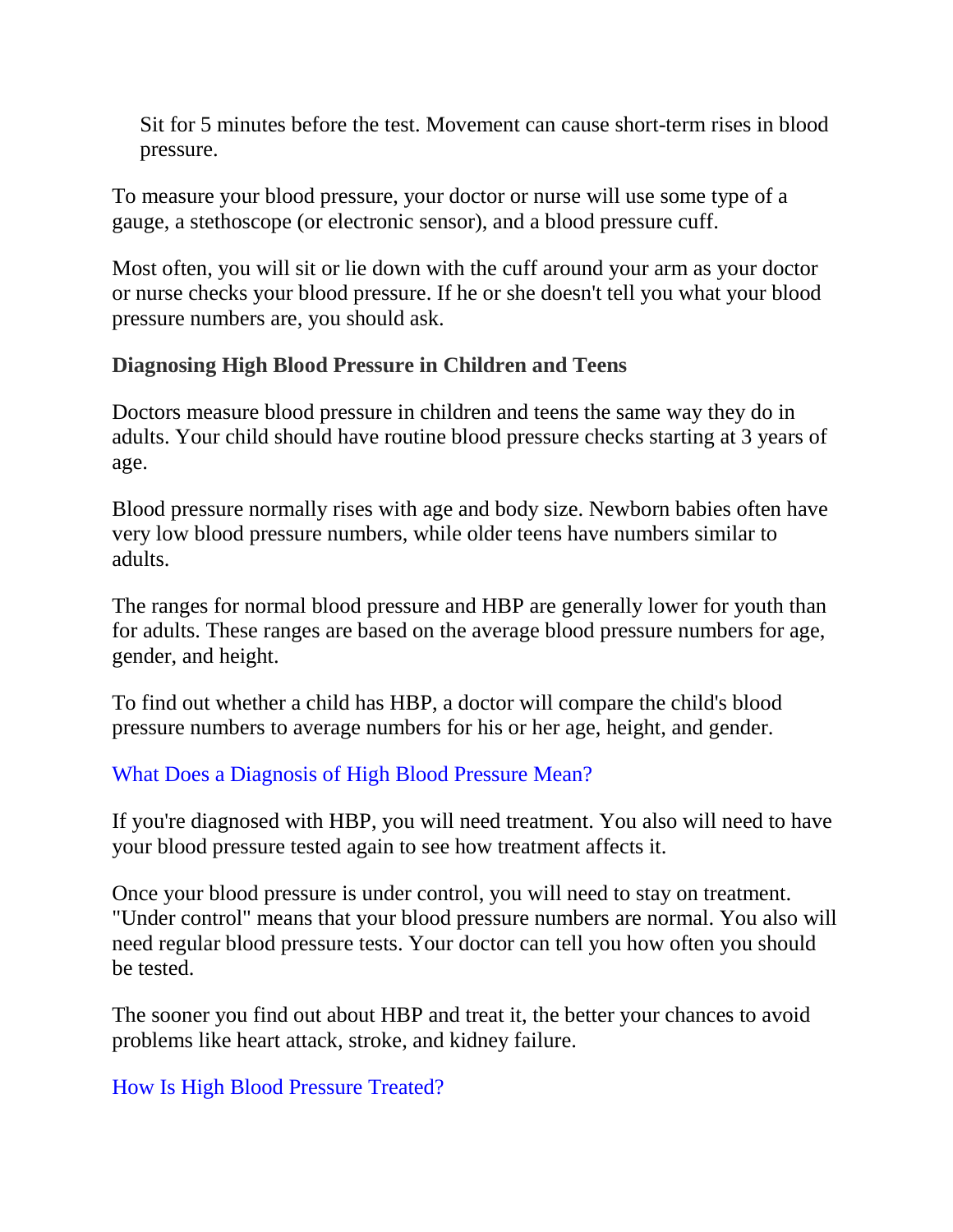High blood pressure (HBP) is treated with lifestyle changes and medicines.

Most people who have HBP will need lifelong treatment. Sticking to your treatment plan is important. It can prevent or delay the problems linked to HBP and help you live and stay active longer.

For more tips on controlling your blood pressure, see the National Heart, Lung, and Blood Institute's (NHLBI's) "Your Guide to Lowering Blood Pressure."

# **Goals of Treatment**

The treatment goal for most adults is to get and keep blood pressure below 140/90 mmHg. For adults who have diabetes or chronic kidney disease, the goal is to get and keep blood pressure below 130/80 mmHg.

# **Lifestyle Changes**

Healthy habits can help you control HBP. Healthy habits include:

- Following a healthy eating plan
- Doing enough physical activity
- Maintaining a healthy weight
- Quitting smoking
- Managing your stress and learning to cope with stress

If you combine these measures, you can achieve even better results than taking single steps. Making lifestyle changes can be hard. Start by making one healthy lifestyle change and then adopt others.

Some people can control their blood pressures with lifestyle changes alone, but many people can't. Keep in mind that the main goal is blood pressure control. If your doctor prescribes medicines as a part of your treatment plan, keep up your healthy habits. This will help you better control your blood pressure.

# **Follow a Healthy Eating Plan**

Your doctor may recommend the Dietary Approaches to Stop Hypertension (DASH) eating plan if you have HBP. The DASH eating plan focuses on fruits, vegetables, whole grains, and other foods that are heart healthy and lower in sodium (salt).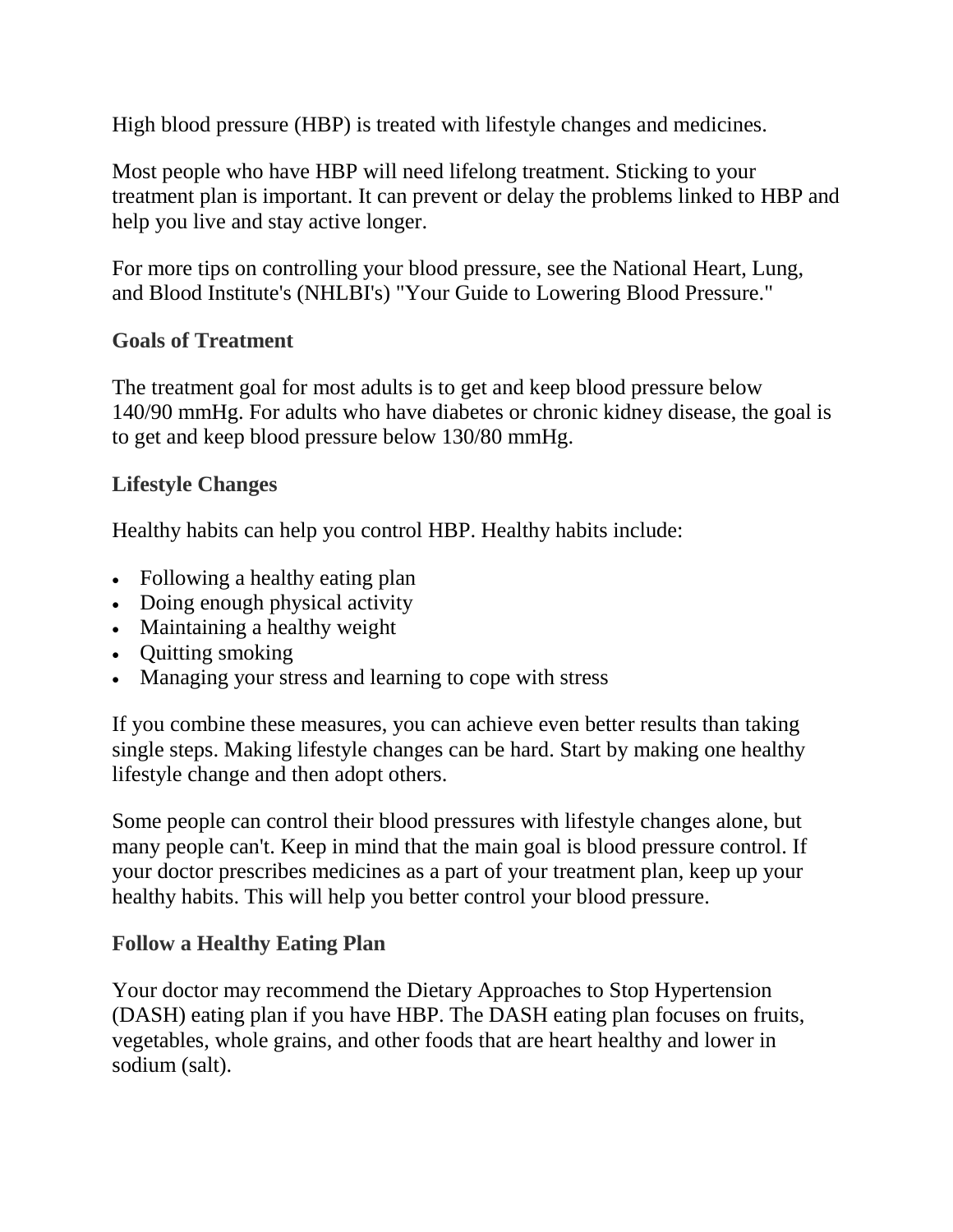This eating plan is low in fat and cholesterol. It also features fat-free or low-fat milk and dairy products, fish, poultry, and nuts. The DASH eating plan suggests less red meat (even lean red meat), sweets, added sugars, and sugar-containing beverages. The plan is rich in nutrients, protein, and fiber.

To help control HBP, you should limit the amount of salt that you eat. This means choosing low-salt and "no added salt" foods and seasonings at the table or when cooking. The Nutrition Facts label on food packaging shows the amount of sodium in the item. You should eat no more than about 1 teaspoon of salt a day.

You also should try to limit alcoholic drinks. Too much alcohol will raise your blood pressure. Men should have no more than two alcoholic drinks a day. Women should have no more than one alcoholic drink a day.

For more information on limiting salt and alcohol in your diet, see the Your Guide to Lowering High Blood Pressure Web site.

### **Do Enough Physical Activity**

Regular physical activity can lower HBP and also reduce your risk for other health problems.

Check with your doctor about how much and what kinds of activity are safe for you. Unless your doctor tells you otherwise, try to get at least 30 minutes of moderate-intensity activity on most or all days of the week. You can do it all at once or break it up into shorter periods of at least 10 minutes each.

Moderate-intensity activities include brisk walking, dancing, bowling, riding a bike, working in a garden, and cleaning the house.

#### **Maintain a Healthy Weight**

Staying at a healthy weight can help control blood pressure and also reduce your risk for other health problems.

If you're overweight or obese, aim to reduce your weight by 7 to 10 percent during your first year of treatment. This amount of weight loss can lower your risk for health problems related to HBP.

After the first year, you may have to continue to lose weight so you can lower your body mass index (BMI) to less than 25.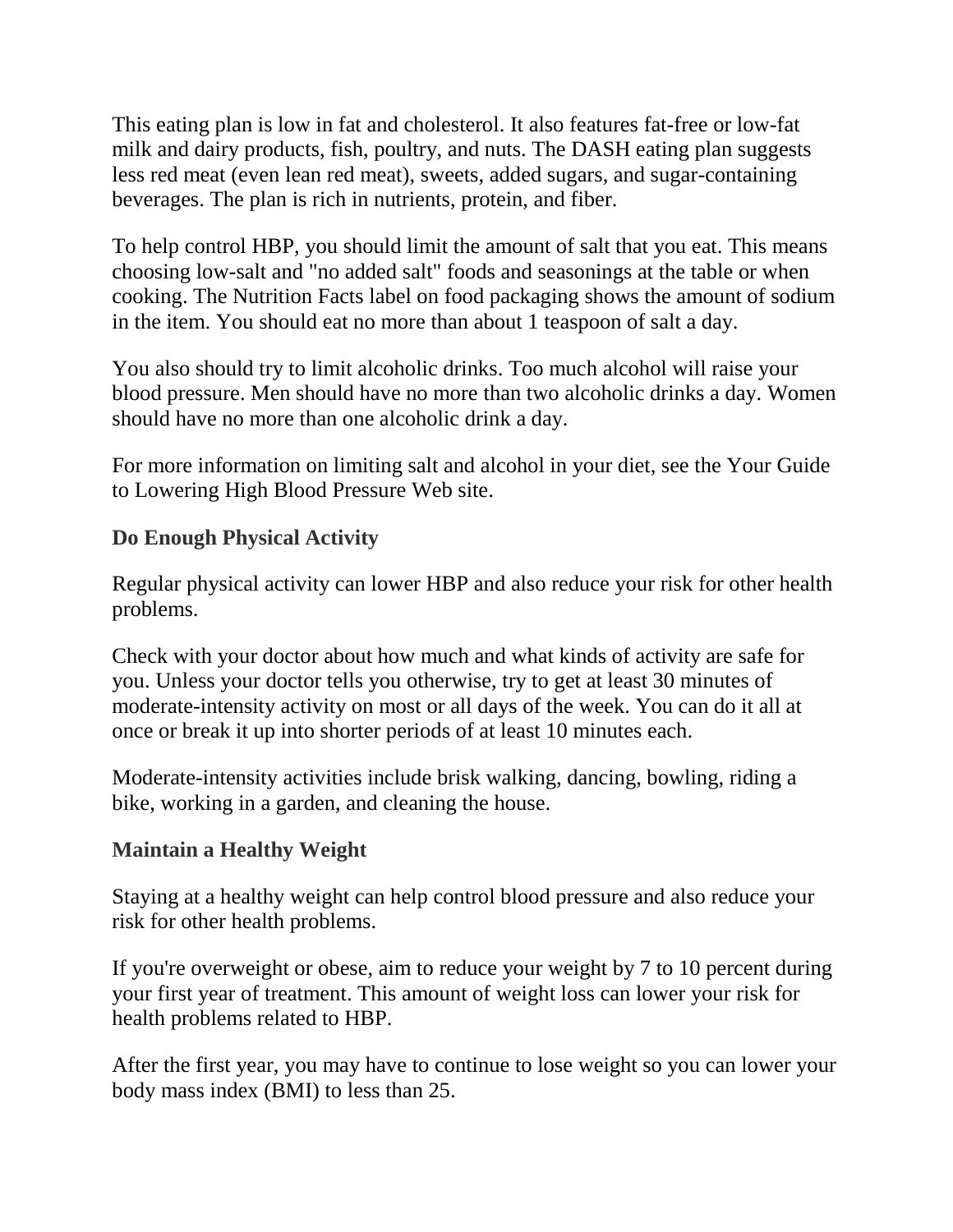BMI measures your weight in relation to your height and gives an estimate of your total body fat. A BMI between 25 and 29 is considered overweight. A BMI of 30 or more is considered obese. A BMI of less than 25 is the goal for keeping blood pressure under control.

# **Quit Smoking**

Smoking can damage your blood vessels and raise your risk for HBP. It also can worsen health problems related to HBP. Smoking is bad for everyone, especially those who have HBP.

If you smoke or use tobacco, quit. Talk to your doctor about programs and products that can help you quit. The U.S. Department of Health and Human Services has information on how to quit smoking. Also, take steps to protect yourself from secondhand smoke.

# **Managing Stress**

Learning how to manage stress, relax, and cope with problems can improve your emotional and physical health.

Physical activity helps some people cope with stress. Other people listen to music or focus on something calm or peaceful to reduce stress. Some people learn yoga, tai chi, or how to meditate.

# **Medicines**

Today's blood pressure medicines can safely help most people control their blood pressures. These medicines are easy to take. The side effects, if any, tend to be minor.

If you have side effects from your medicines, talk to your doctor. He or she may be able to adjust the doses or prescribe other medicines. You shouldn't decide on your own to stop taking your medicines.

Blood pressure medicines work in different ways to lower blood pressure. Some remove extra fluid and salt from the body to lower blood pressure. Others slow down the heartbeat or relax and widen blood vessels. Often, two or more medicines work better than one.

# **Diuretics**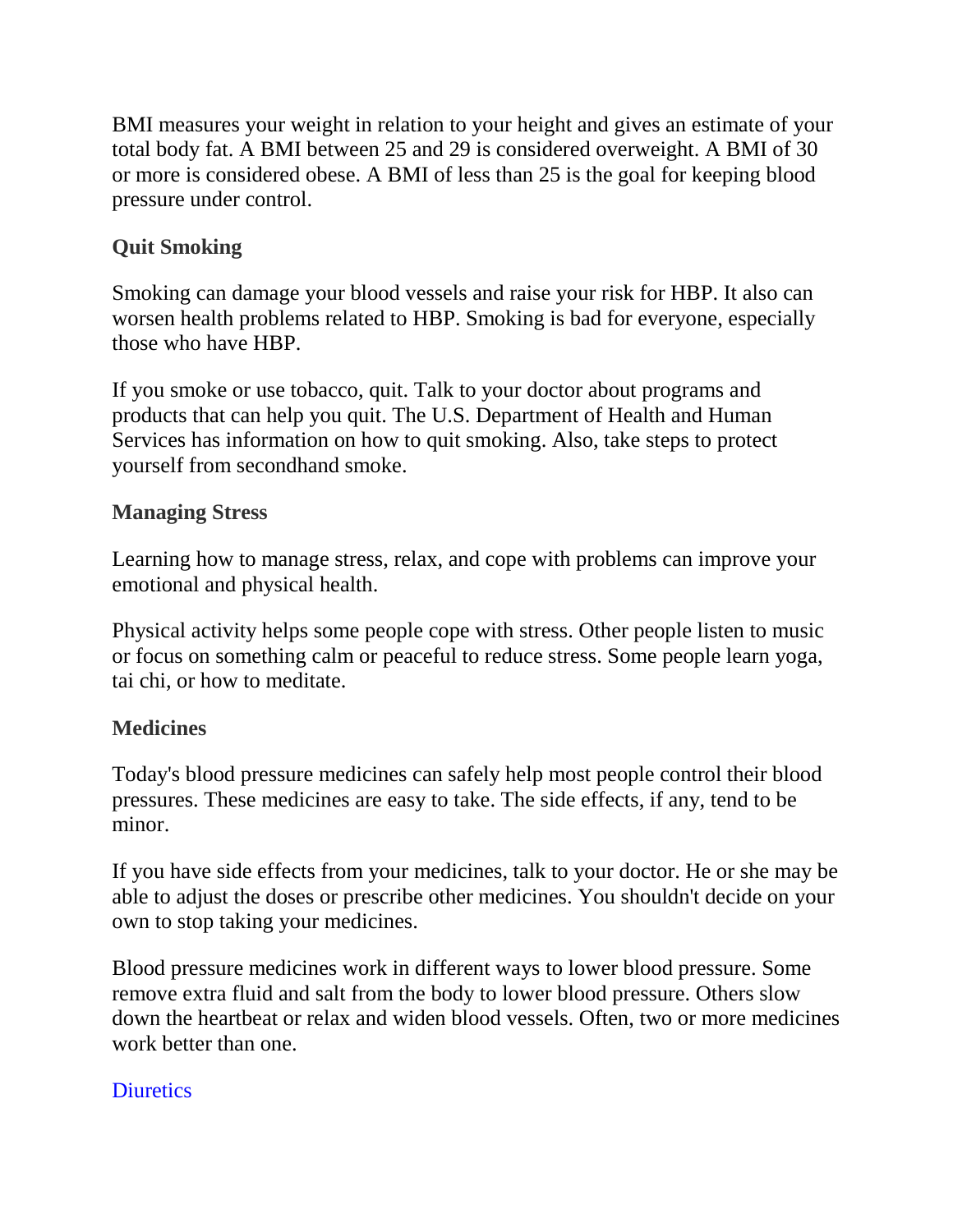Diuretics are sometimes called water pills. They help your kidneys flush excess water and salt from your body. This lessens the amount of fluid in your blood, and your blood pressure goes down.

Diuretics often are used with other HBP medicines and sometimes combined into one pill.

#### Beta Blockers

Beta blockers help your heart beat slower and with less force. Your heart pumps less blood through your blood vessels, and your blood pressure goes down.

#### ACE Inhibitors

ACE inhibitors keep your body from making a hormone called angiotensin II. This hormone normally causes blood vessels to narrow. ACE inhibitors prevent this, so your blood pressure goes down.

### Angiotensin II Receptor Blockers

Angiotensin II receptor blockers (ARBs) are newer blood pressure medicines that protect your blood vessels from angiotensin II. As a result, blood vessels relax and widen, and your blood pressure goes down.

#### Calcium Channel Blockers

Calcium channel blockers (CCBs) keep calcium from entering the muscle cells of your heart and blood vessels. This allows blood vessels to relax, and your blood pressure goes down.

#### Alpha Blockers

Alpha blockers reduce nerve impulses that tighten blood vessels. This allows blood to flow more freely, causing blood pressure to go down.

#### Alpha-Beta Blockers

Alpha-beta blockers reduce nerve impulses the same way alpha blockers do. However, they also slow the heartbeat like beta blockers. As a result, blood pressure goes down.

#### Nervous System Inhibitors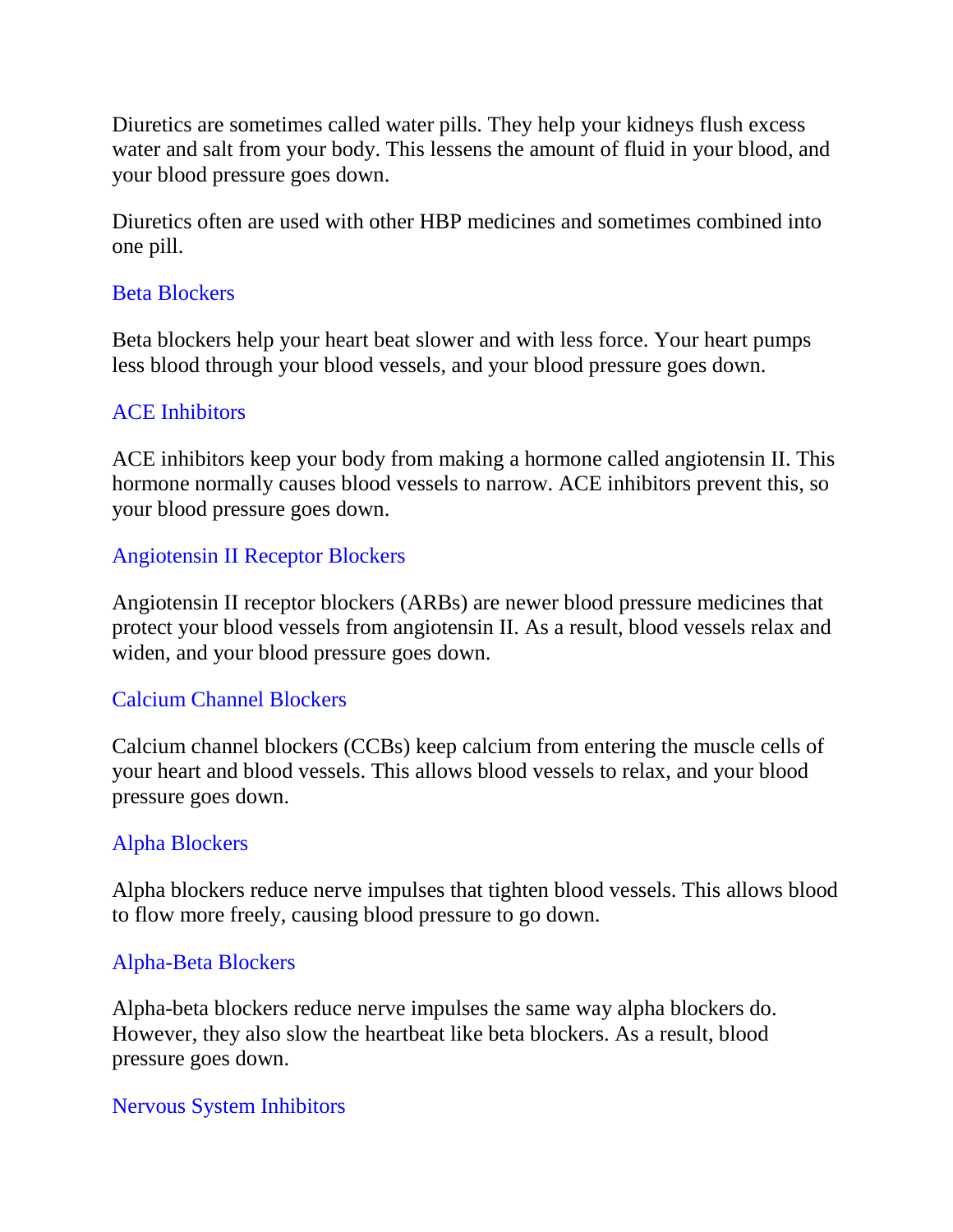Nervous system inhibitors increase nerve impulses from the brain to relax and widen blood vessels. This causes blood pressure to go down.

### **Vasodilators**

Vasodilators relax the muscles in blood vessel walls. This causes blood pressure to go down.

# **Treatment for Children and Teens**

If another condition is causing your child's HBP, treating it often resolves the HBP. When the cause of a child or teen's HBP isn't known, the first line of treatment is lifestyle changes (as it is for adults).

If lifestyle changes don't control blood pressure, children and teens also may need to take medicines. Most of the medicines listed above for adults have unique doses for children.

# How Can High Blood Pressure Be Prevented?

If You Have Normal Blood Pressure

If you don't have high blood pressure (HBP), you can take steps to prevent it. Lifestyle measures can help you maintain normal blood pressure.

Follow a healthy eating plan. This includes limiting the amount of sodium (salt) and alcohol that you consume. An example of a healthy eating plan is the National Heart, Lung, and Blood Institute's Dietary Approaches to Stop Hypertension (DASH).

- Lose weight if you're overweight or obese.
- Do enough physical activity.
- Quit smoking.
- Manage your stress and learn to cope with stress

Many people who take one or more of these steps are able to prevent or delay HBP. The more steps you take, the more likely you are to lower your blood pressure and avoid related health problems.

To learn more about the above steps, see "How Is High Blood Pressure Treated?"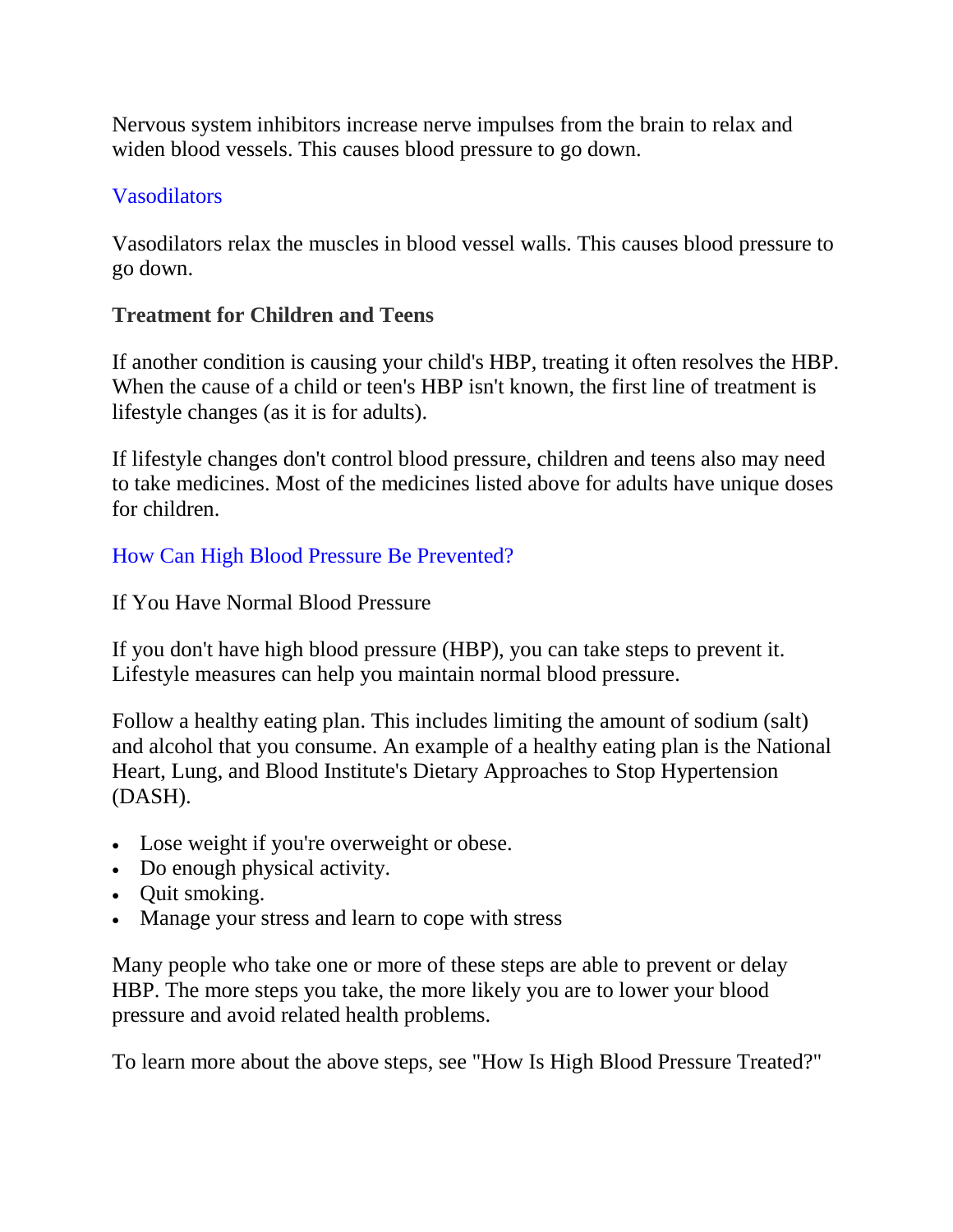### If You Have High Blood Pressure

If you have HBP, you can still take steps to prevent the long-term problems it can cause. Lifestyle measures (listed above) and medicines can help you live a longer, more active life.

Follow the treatment plan your doctor prescribes to control your blood pressure. It can help you prevent or delay coronary heart disease, stroke, kidney disease, and other health problems.

### Children and Teens

A healthy lifestyle also can help prevent HBP in children and teens. Key steps include having a child:

- Follow a healthy eating plan that focuses on plenty of fruits, vegetables, and, for children older than 4 years, low-fat dairy products. The plan also should be low in saturated and trans fats and salt.
- Be active for at least 1 to 2 hours per day. Limit screen time in front of the TV or the computer to 2 hours per day at most.
- Maintain a healthy weight. If your child is overweight, ask his or her doctor about how your child can safely lose weight.
- Make these habits part of a family health plan to help your child adopt and maintain a healthy lifestyle.

# Living With High Blood Pressure

If you have high blood pressure (HBP), you will need to treat and control it for life. This means making lifestyle changes, taking prescribed medicines, and getting ongoing medical care.

Treatment can help control blood pressure, but it will not cure HBP. If you stop treatment, your blood pressure and risk for related health problems will rise. For a healthy future, follow your treatment plan closely. Work with your health care team for lifelong blood pressure control.

#### **Lifestyle Changes**

Following a healthy lifestyle is an important step for controlling HBP. A healthy lifestyle includes following a healthy eating plan, losing weight (if you're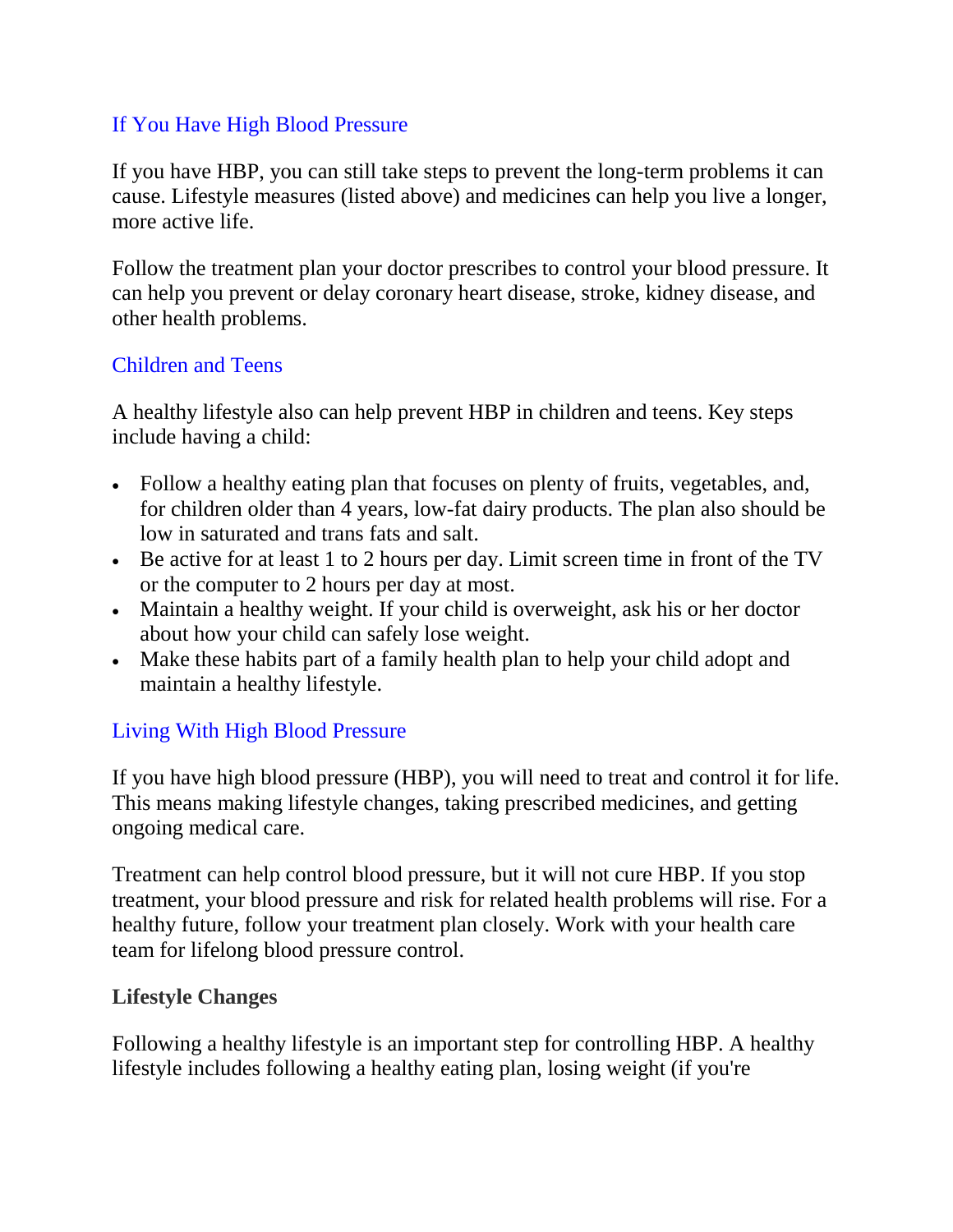overweight or obese), doing regular physical activity, and not smoking. (For more information, see "How Is High Blood Pressure Treated?")

### **Medicines**

You should take all blood pressure medicines that your doctor prescribes. Be sure you know the names and doses of your medicines and how to take them. If you have questions about your medicines, talk to your doctor or pharmacist.

Make sure you refill your medicines before they run out. Take your medicines exactly as your doctor directs—don't skip days or cut pills in half.

If you're having side effects from your medicines, talk to your doctor. He or she may need to adjust the doses or prescribe other medicines. You shouldn't decide on your own to stop taking your medicines.

### **Ongoing Care**

Go for medical checkups or tests as your doctor advises. Your doctor may need to change or add medicines to your treatment plan over time. Regular checkups allow your doctor to change your treatment right away if your blood pressure goes up again.

Keeping track of your blood pressure is vital. Have your blood pressure checked on the schedule your doctor advises. You may want to learn how to check your blood pressure at home. Your doctor can help you with this. Each time you check your own blood pressure, you should write down your numbers and the date.

The National Heart, Lung, and Blood Institute's (NHLBI's) "My Blood Pressure Wallet Card" can help you track your blood pressure. You also can write down the names and doses of your medicines and keep track of your lifestyle changes with this handy card.

During checkups, you can ask your doctor or health care team any questions you have about your lifestyle or medicine treatments.

# High Blood Pressure and Pregnancy

Many pregnant women who have HBP have healthy babies. However, HBP can cause problems for both the mother and the fetus. It can harm the mother's kidneys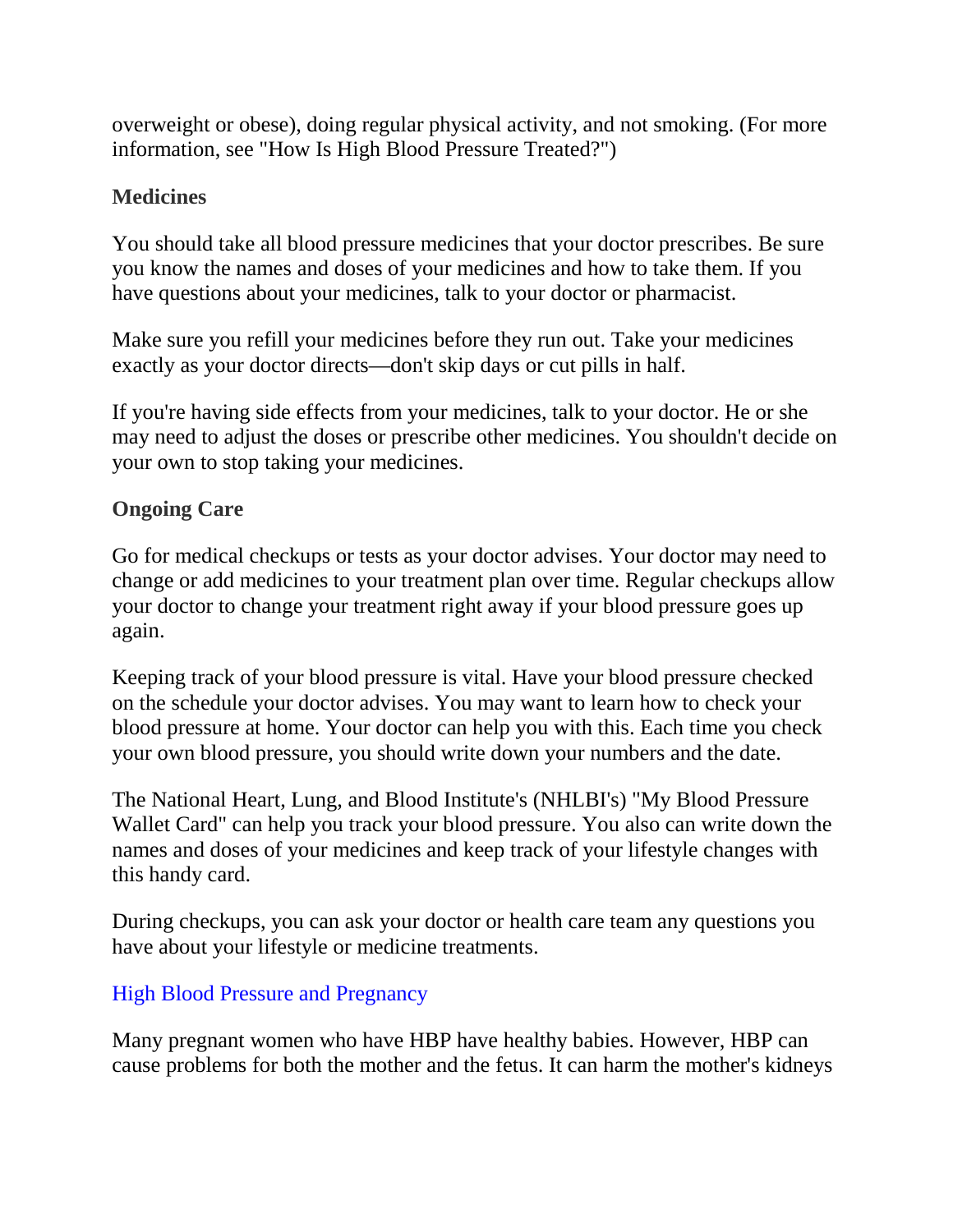and other organs. It also can cause the baby to be born early and with a low birth weight.

If you're thinking about having a baby and you have HBP, talk to your health care team. You can take steps to control your blood pressure before and while you're pregnant.

Some women get HBP for the first time while they're pregnant. In the most serious cases, the mother has a condition called preeclampsia (pre-e-KLAMP-se-ah).

This condition can threaten the lives of both the mother and the unborn child. You will need special care to reduce your risks. With such care, most women and babies have good outcomes.

See the NHLBI's Your Guide to Lowering High Blood Pressure Web site for more information about HBP and pregnancy.

# **Key Points**

- High blood pressure (HBP) is a serious condition that can lead to coronary heart disease, heart failure, stroke, kidney failure, and other health problems.
- "Blood pressure" is the force of blood pushing against the walls of the arteries as the heart pumps out blood. When this pressure rises and stays high over time, it can damage the body in many ways.
- Blood pressure numbers include systolic and diastolic pressures. Systolic blood pressure is the pressure when the heart beats while pumping blood. Diastolic blood pressure is the pressure when the heart is at rest between beats.
- All blood pressure levels above 120/80 mmHg increase your risk for the health problems related to HBP. A blood pressure level of 140/90 mmHg or higher is considered HBP for most adults. If you have diabetes or chronic kidney disease, a blood pressure of 130/80 mmHg or higher is considered HBP.
- Blood pressure tends to rise with age. Certain medical problems and medicines may cause blood pressure to rise. In some women, blood pressure can go up if they use birth control pills, become pregnant, or take hormone replacement therapy.
- Children younger than 10 years who have HBP often have another condition that's causing it (such as kidney disease). Treating the underlying condition may resolve HBP.

In the United States, about 72 million people have HBP. This is about 1 in 3 adults. Certain traits, conditions, or habits may raise your risk for HBP. These include older age, race/ethnicity, overweight or obesity, gender, unhealthy